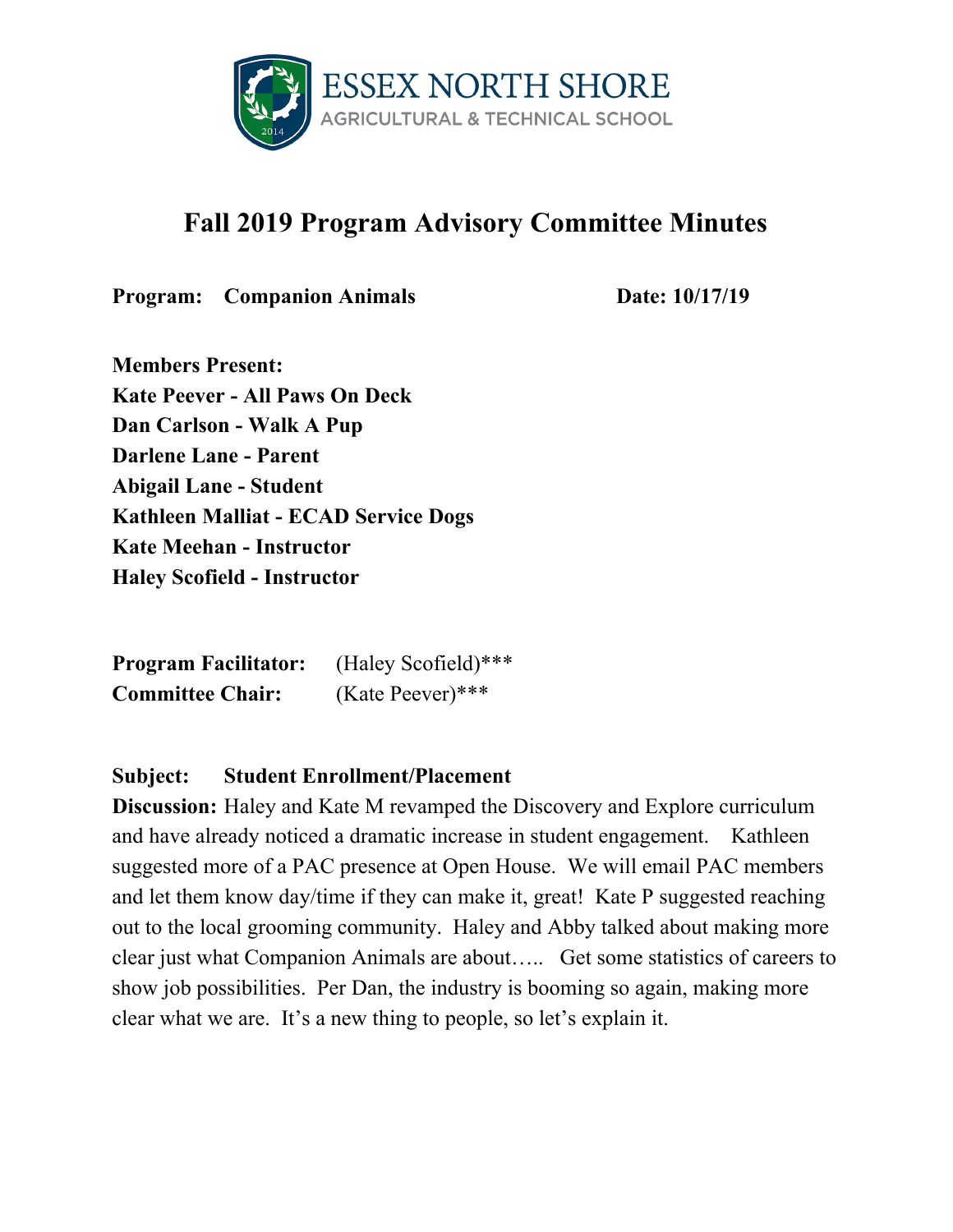

Another idea was to have a career day before students make their final decisions….. CAN WE DO THIS? School wide? Or set something up during open house? Set up in Gym? Also increasing our social media, having businesses that we work with use links or hashtags to #companionanimals to spark interest. \*\* Have CAC make up companion animal careers pamphlets Haley: Create a video - like an ad highlighting field trips, Westminster, reach out to Graphics to help with this. (DON/JILL can you help facilitate?) *"Whats wrong with this picture? Come to CA to find out…"*

# **Subject: Annual Programmatic Review**

**Discussion:** We have made improvements in safety and signage and passed the last Dave Edmonds safety visit, so we did not go up to the labs for this. We will do so in spring.

#### **Subject: Bias Review Checklist**

**Discussion:** Same as above, as we have made no changes in our textbooks etc we are still good on this

#### **Subject: Quality Assessment Tool**

**Discussion:** See Above….

**Subject: New Trends in the Occupational Area Discussion:**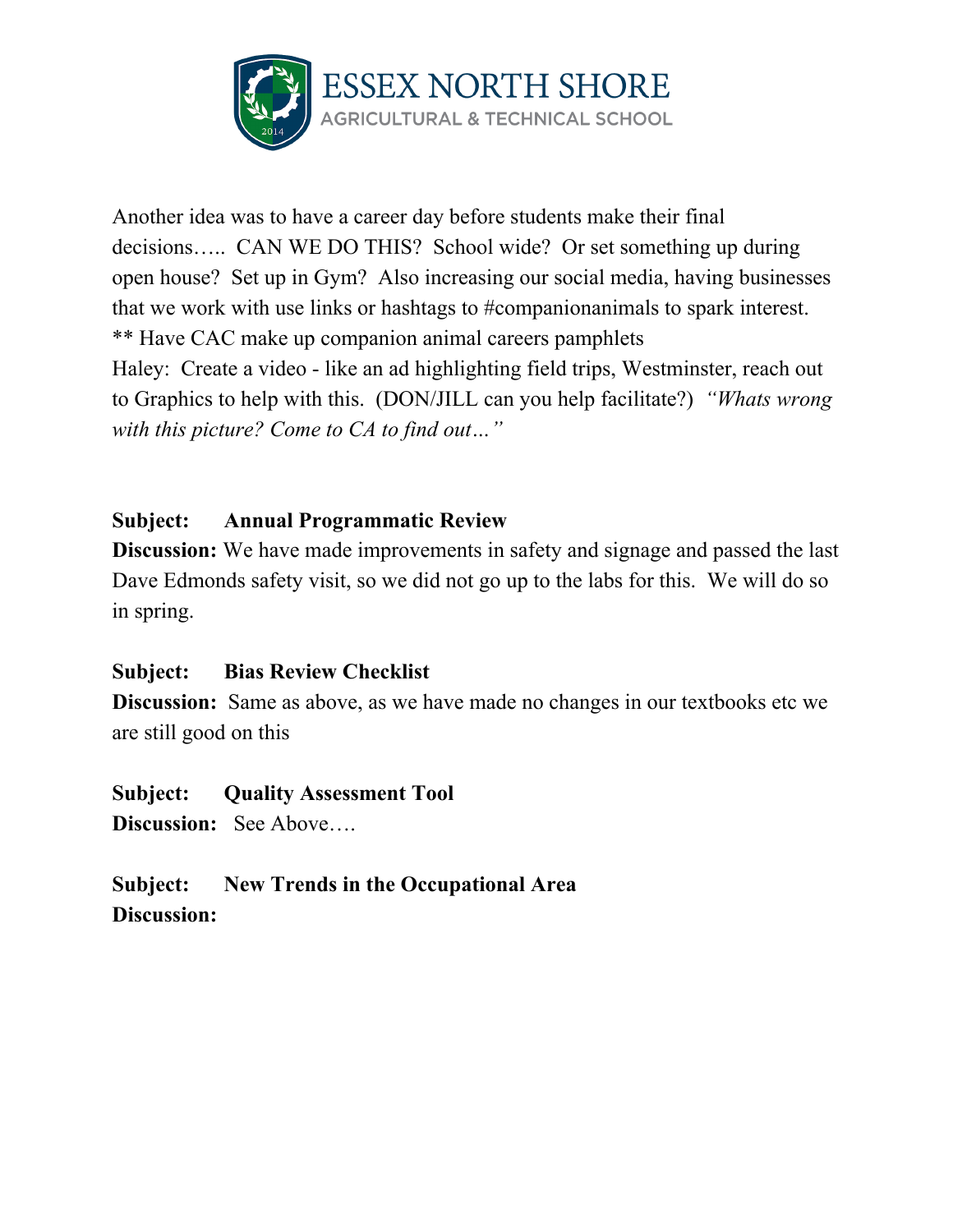

# **Subject: Employment Outlook**

**Discussion:** Business opportunities are all around. See notes on student enrollment for some comments.

# **Subject: New Business**

**Discussion:** Reach out to Essex County CoOp re: field trip for animals and also nutrition.

Can we do anything with herding? Using our dogs or guest dogs herd sheep? Or TrayBall?

Abby: safety concerns re: new vet clinic. (Don was present) Concerned with people getting in and having nothing separating us. In addition, illnesses are a huge concern, for ours, our dogs and our public clients who have healthy dogs that could get sick from sick dog. Don spoke about Angel not being new at this, and other clinics being successful. Adjustments can and will be made as we go. He stated that Student Safety is our number 1 priority and he wants everything to be safe.

New training facility: Abby volunteers there, and is officially now considered staff. Haley showed pics. Don explained what the space is and why we have it. WiFi will not be up this year but Don has spoke with IT and hopefully it will be running next year. This is due to infrastructure.

# **Subject: Recommendations**

**Discussion** CTAC - integration can include psychology (body language), math (dilution, food angles for grooming), and science (food) Haley - Students need more Body Language training and practice - Dan said regular exposure is important. Go to dog parks and take videos. Sue Sternberg - Dog Park Etiquette. (Can we get her videos??)